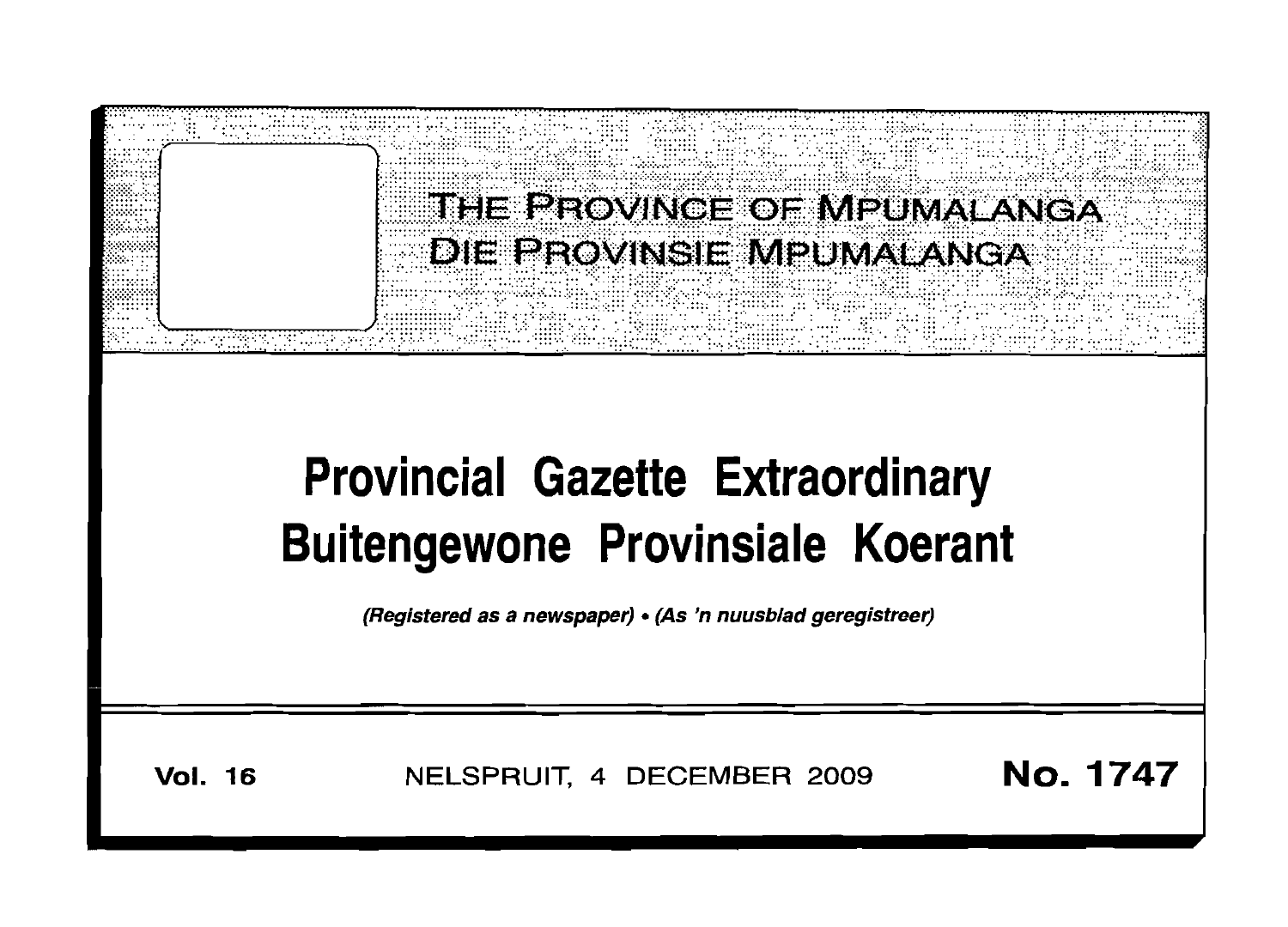|     | <b>CONTENTS • INHOUD</b> |             |                |
|-----|--------------------------|-------------|----------------|
| No. |                          | Page<br>No. | Gazette<br>No. |
|     | <b>GENERAL NOTICE</b>    |             |                |
| 387 |                          |             | 1747           |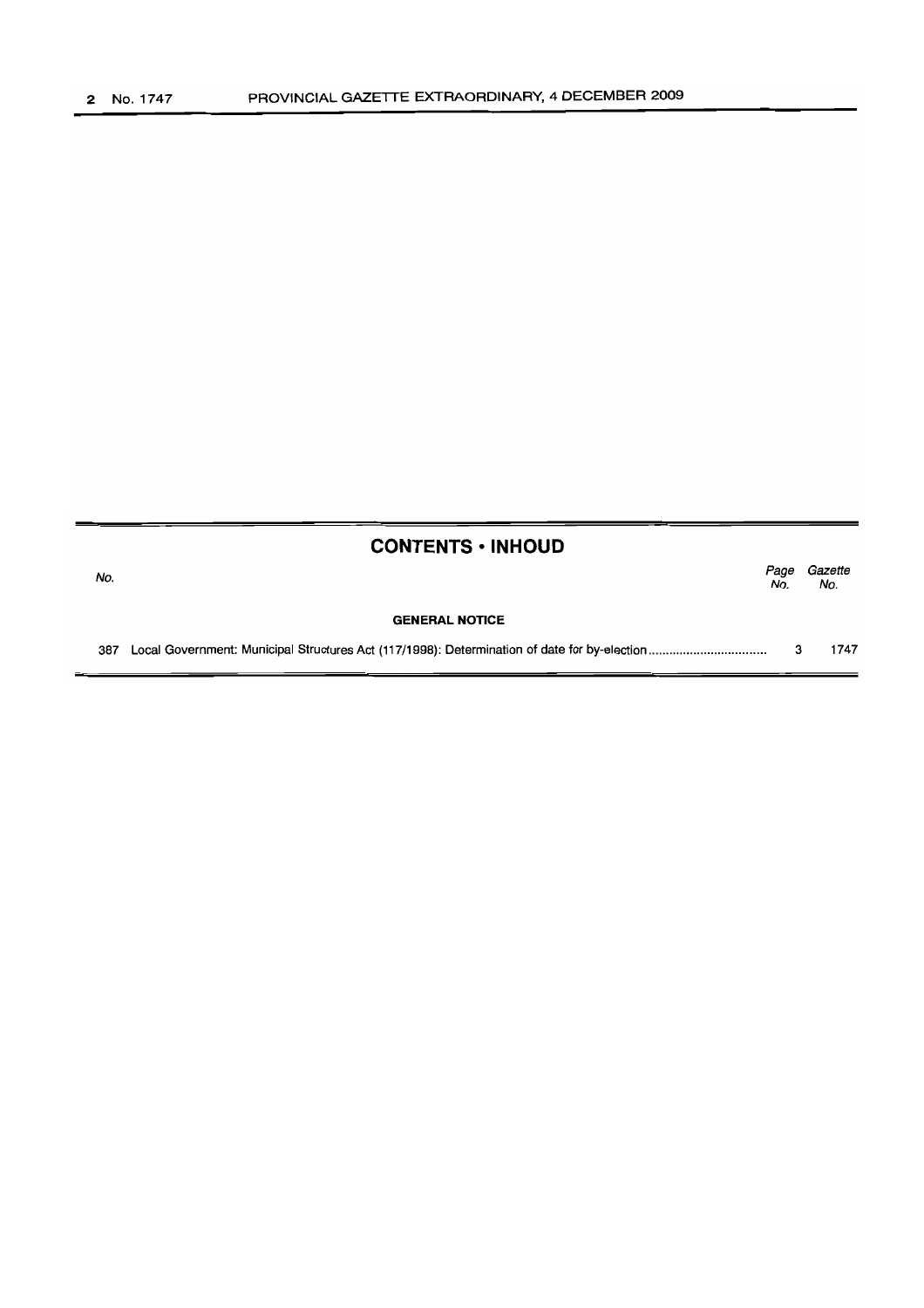# GENERAL NOTICE

### NOTICE 387 OF 2009

## LOCAL GOVERNMENT: MUNICIPAL STRUCTURES ACT, 1998

#### DETERMINATION OF DATE FOR BY-ELECTION

I, Madala Masuku, Member of the Executive Council for Human Settlement, Mpumalanga Province, herein assigned the responsibilities for Cooperative Governance and Traditional Affairs, Mpumalanga Province, hereby give notice in terms of section 25(4) of the Local Government: Municipal Structures Act, 1998 (Act No. 117 of 1998), that I have determined the 27<sup>th</sup> of January 2010 as the date on which the by-elections as indicated in the Schedule should be held.

Given under my hand at Nelspruit on 25 November 2009

**MR M.B MASUKU** MEC: CO-OPERATIVE GOVERNANCE AND TRADITIONAL AFFAIRS